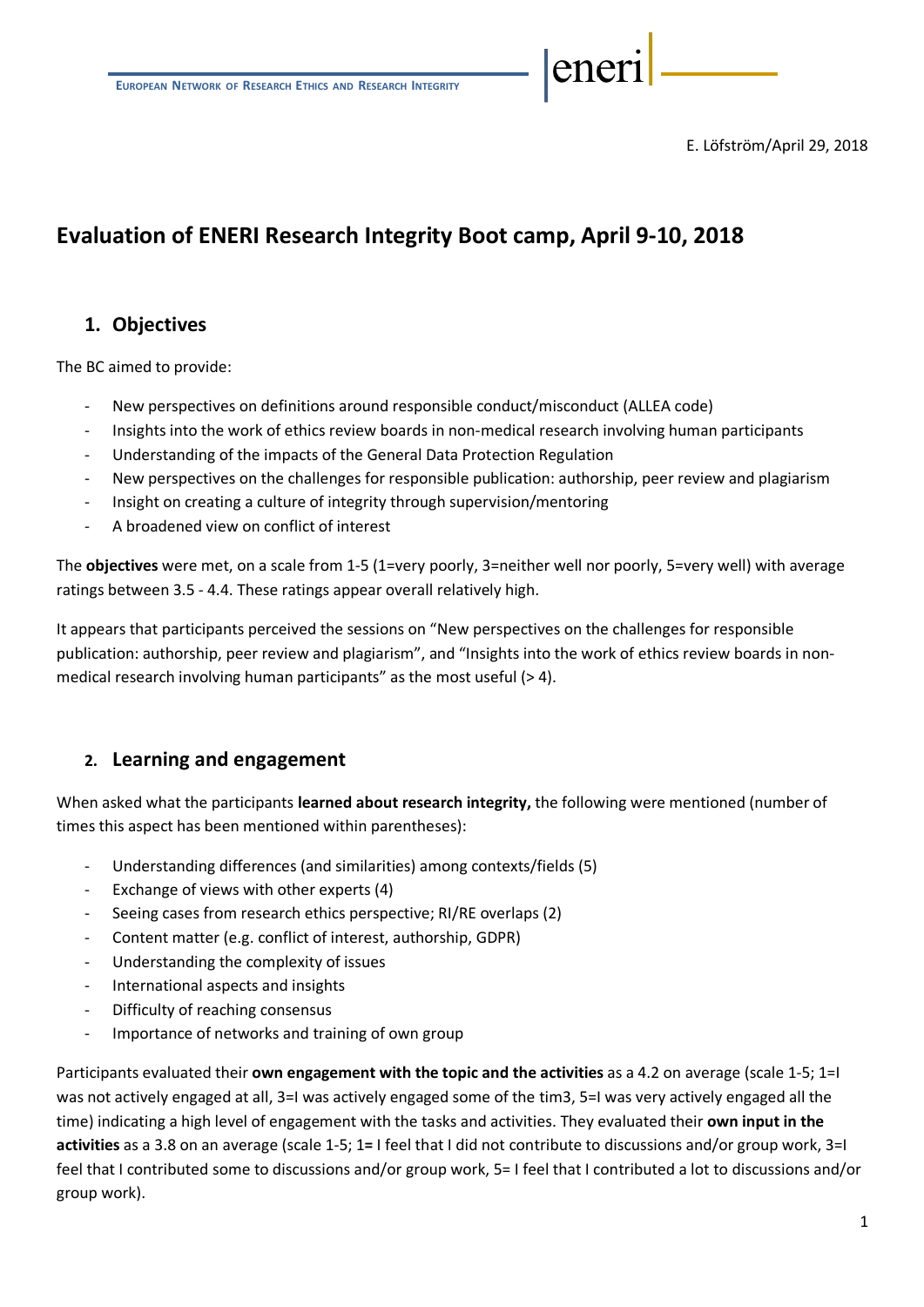**EUROPEAN NETWORK OF RESEARCH ETHICS AND RESEARCH INTEGRITY**

#### When asked **what facilitated the learning experience,** the participants highlighted the following:

eneri

- Group work (5)
- Cases / Short introductions followed with work on case (4)
- Discussions with colleagues (3)
- Wrap-up of conclusions on flip chart (2)
- Cases with RE/RI overlapping perspectives
- Heterogeneity of the group
- Good and engaging facilitators
- Lecture parts

# **3. Expectations and overall experience**

The **Boot Camp met expectations** with an average of 4.0 corresponding to the response alternative "It filled many of my expectations" on a scale from 1-5. The participants' **overall experience of the BC was rated at 4.2 on average**  (1=very unsatisfied, 3=neutral, 5=very satisfied). This rating appears relatively high and suggests that participants were satisfied and some very satisfied with their BC experience.

The participants commented their experience as follows:

- "Very good experience from different points of view."
- "Very good working atmosphere. I felt comfortable with the other participants."
- "I liked the case used for the BC. It gave insight in the different aspects of the case."
- "I thought there would be more interaction regarding cases. Satisfied as I am more "taught" on the field of research ethics after X case."
- "Better have real "camp" in a peaceful surrounding. 3 days would be nice."
- "Competence, collaborative attitude, engagement."
- "Facilitators should give enough time to read and observe complete (and enforce) silence. Facilitators should require silence when someone speaks plenary."
- In my opinion this experience is very important. What we need is more time to discuss these issues.

# **4. Improvement suggestions**

Suggestions on **what to do differently** included the following:

- Presentations/materials available in advance (8)
- Better readable power points (3)
- More time for focused discussion (3)
- More examples from social sciences and natural sciences to engage non-medical participants (2)
- Good practice: use made-up cases (2)
- More real cases and less made-up ones
- Address acoustics of the room
- GDPR tailored to RIO
- Push participants to stick to programme so as to not go into lengthy debate, and more focus on questions asked